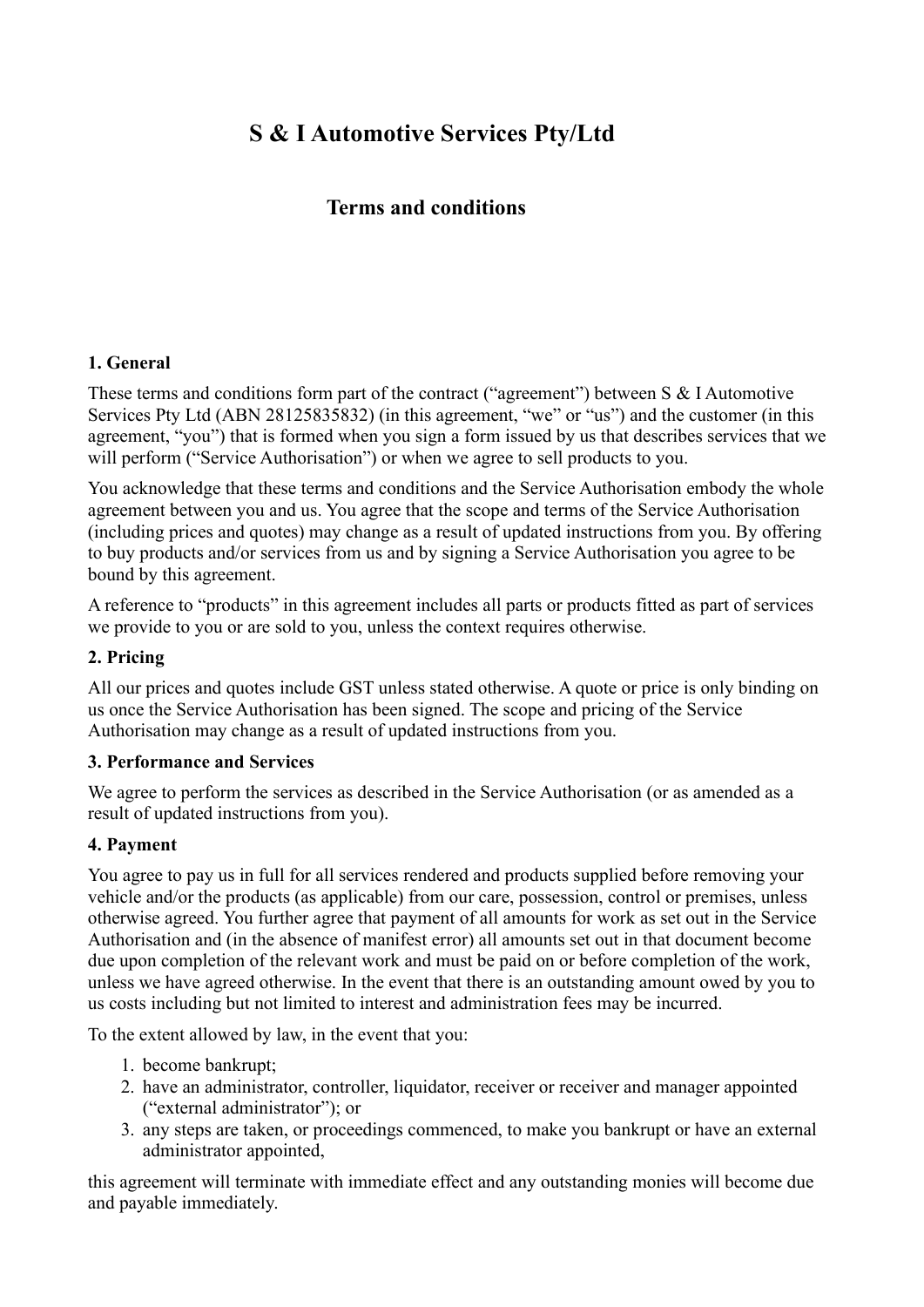#### **5. Returns Policy (of product purchase only without service)**

Our returns policy does not affect your rights under the Australian Consumer Law. This policy is provided in addition to your rights under the Australian Consumer Law.

You may return a product for a refund or exchange within 7 days with proof of purchase, unless that product is:

- a special or specific order part;
- a discontinued part;
- not in resalable condition;
- a tyre or other product that has been fitted to a vehicle; or
- not in its original packaging (with manuals and documentation).

We will not be liable for your freight or other costs in returning products unless otherwise agreed, or where you are entitled to such costs under the Australian Consumer Law.

#### **6. Australia-Wide Guarantee**

Our goods and services come with guarantees that cannot be excluded under the Australian Consumer Law. You are entitled to a replacement or refund for a major failure. You are also entitled to have the goods repaired or replaced if the goods and/or services fail to be of acceptable quality and the failure does not amount to a major failure.

Our guarantee below is provided in addition to your rights under the Australian Consumer Law. The guarantee period applicable to the product or service may be indicated on the Service Authorisation or other communications.

| <b>Product / Service</b>        | <b>Guarantee Period</b>                                                                                                                   |
|---------------------------------|-------------------------------------------------------------------------------------------------------------------------------------------|
| New<br>Parts/Workmanship        | 20,000 kms or 12 months guarantee<br>(whichever occurs first) on certain<br>new parts supplied and installed or<br>labour performed by us |
| <b>New</b><br>Parts/Workmanship | 10,000 kms or 6 months guarantee<br>(whichever occurs first) on certain<br>new parts supplied and installed or<br>labour performed by us  |
| New<br>Parts/Workmanship        | 5,000 kms or 3 months guarantee<br>(whichever occurs first) on certain<br>new parts supplied and installed or<br>labour performed by us   |
| <b>Batteries</b>                | Up to 36 months depending on the<br>manufacturer's terms & conditions                                                                     |

We will repair or exchange (where possible) the product or service if it becomes defective within the guarantee period set out above. We will bear the reasonable costs incurred in claiming the guarantee.

This warranty will not apply:

- to normal wear and tear;
- where goods come to the end of their natural service life;
- to maintenance items such as globes, wiper blades, lubricants and fluids; or
- where the defect is a result of:
	- alteration, accident, misuse, abuse or neglect;
	- unsafe or inappropriate driving practices; or
	- where the product or services are subsequently repaired or modified by an unauthorised service agent.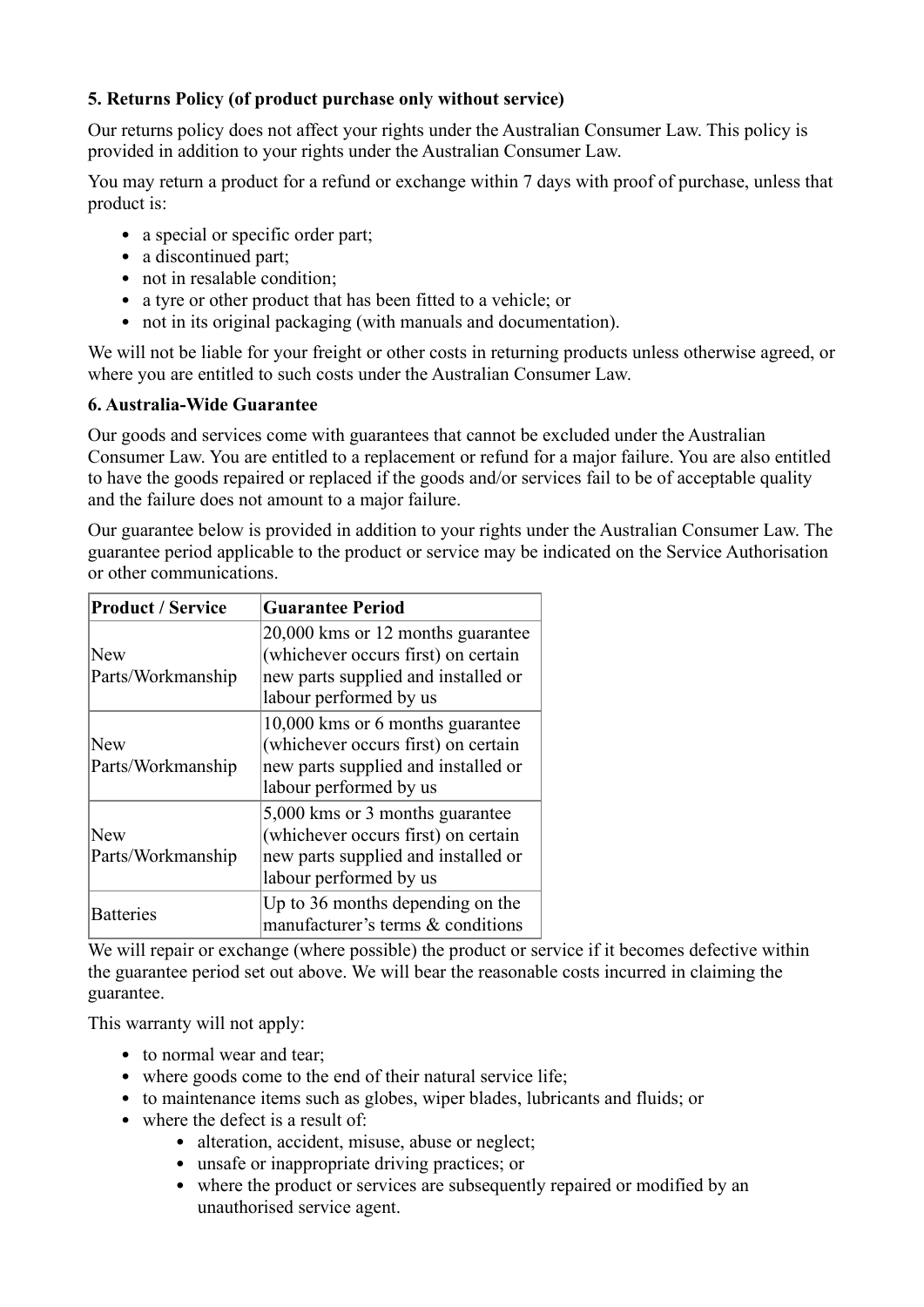In order to make a claim under this guarantee, contact us on (02)93896088 or by email at rioumine@bigpond.com. We will repair, exchange or resupply (at our discretion) the product or service provided the claim falls within the conditions set out in this document.

### **7. Title**

Property in, and ownership of, the product (including as part of services rendered) does not pass from us to you until you have paid for the product or services in full.

Where we have indicated that we will accept payment by cheque or other negotiable instrument, title will pass to you upon all relevant funds being cleared.

Products supplied by us will be at your sole risk immediately upon delivery to you or into a third party's custody on your behalf (whichever occurs sooner).

## **8. Lien**

You acknowledge that we have a lien (under general law or equity) over all products in our possession belonging to you, including your vehicle and all goods in or attached to your vehicle ("Lien"), to secure payment of any or all amounts outstanding from time to time.

You agree that we may, at our discretion, exercise the Lien in respect of any due and unpaid amounts outstanding by you and may retain your vehicle and/or any goods in your vehicle and serve notice on you requiring immediate payment of the amounts outstanding by you.

## **9. Abandonment**

If any amounts outstanding have not been paid within two calendar months of us providing notice to you, and if we do not hear from you after making reasonable attempts to contact you, we may sell your vehicle and/or all goods in or attached to your vehicle in accordance with any applicable legislation relating to the disposal of uncollected goods and vehicles.

A warranty given by the customer to the effect that the person delivering the car to you is the owner of the car and duly authorised to hand it over to you for the purpose of repairs, etc.

The right to charge interest for delayed collection of a car,

The right to charge storage costs for late collection of car,

The right to charge legal and other costs associated with recovery of repair costs and enforcement of your terms and conditions,

The right to withhold a car until all costs and expenses have been paid to us,

The right to sell a car to recover any costs incurred after 2 months after notice given that the car is ready for collection, and

In the event that we sell your vehicle and/or goods, we will apply the proceeds in the first instance to the satisfaction of the amounts outstanding by you and costs including but not limited to the costs of arranging and exercising the right of sale.

## **10. Liability**

We will not be liable to you or any third party in respect of any claim for injury, death, loss or damage to any person or property caused or arising out of the use of products sold by us, or out of any services performed by us, except to the extent that liability is imposed upon us or implied into a transaction by this agreement or by any statutory provisions that cannot be excluded by this agreement.

We have no authority to accept any goods for safe custody from you and will not be liable in any case for loss of, or damage to, any articles alleged to have been left with us by you or alleged to have been left in your vehicle, however such loss or damage was caused.